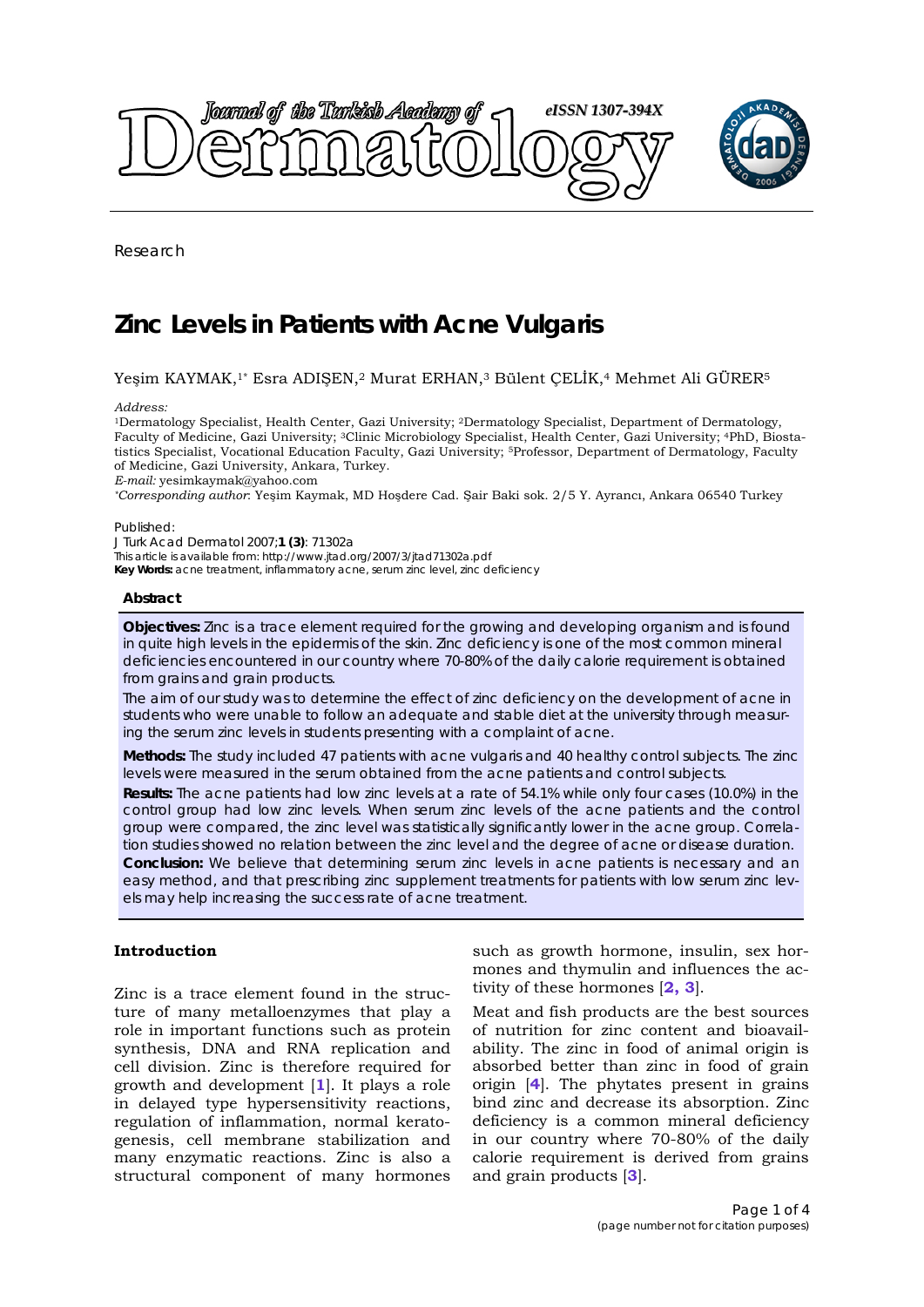Zinc deficiency can be due to genetic or acquired causes. Genetic zinc deficiency leads to "acrodermatitis enteropathica", characterized by red, patchy and scaly dermatitis involving the face, periorificial and anogenital regions, papulopustular, psoriasiform or vesiculobullous eruptions of the acral regions, and alopecia. Acquired zinc deficiency can be associated with alcoholism, chronic diseases, malabsorbtion due to jejunoileal bypass and consumption of food with a high phytate content such as some high-fiber vegetable and grains [**5**].

The acne-like papulopustular lesions in zinc deficiency and their rapid improvement with zinc supplementation have led some investigators to assess the relationship between serum zinc levels and acne. These studies are few in number but have shown that patients with acne have low serum zinc levels although these levels do not correlate with the severity of disease [**6**]. Some authors have therefore combined zinc to inflammatory acne treatment, and it is still used with varying rates of success [**7, 8, 9**].

The aim of the study was to determine the serum zinc levels in university students with acne.

## **Materials and Methods**

A total of 47 patients presenting to our outpatient department with acne vulgaris and 40 volunteers with no acne or abnormal dermatological or systemic findings were included the study. The acne and control groups were matched for mean age and gender. None of the women in patient and control groups was using oral contraceptives, and none was pregnant. The age, gender and disease duration were noted for patients with acne and acne grading was assessed according to the International Consensus Conference on Acne Classification system [**10**] with the following categories: *mild;* few to several comedones, papules, and pustules, no nodules, *moderate*; several comedones, papules, pustules, few to several nodules, and *severe;* numerous comedones, papules, and pustules, many nodules. The face, chest, neck, and back of all acne patients were examined at a close distance under bright lighting. After grading, fasting venous blood samples were obtained from a forearm vein with needle technique for zinc. Serum zinc levels were determined by colorimetric test using a *Cobas-Mira* (*Wartenberg, Germany*) autoanalyzer with *Randox* kits. The normal value of zinc in adults was accepted as 46-150 mg/dl. The zinc levels of acne and control groups were compared statistically with the "*Student* t test" and p<0.05 was accepted as significant.

## **Results**

The patient group with acne consisted of 31 females (66.0%) and 16 males (34.0%) with ages between 16 and 25 (mean 20.36) and a disease duration of one months to 10 years (mean 46.6 months). The control group consisted of 20 females (50.0%) and 20 males (50.0%) with ages between 17 and 25 (mean 21.13).

The severity of acne was mild in 12 patients (25.5%) and moderate in 35 (74.5%). The zinc level was low in 54.1% of acne patients while only four control group subjects (10.0%) had zinc levels lower than normal. Statistical comparison of acne and control groups revealed that patients with acne had significantly lower serum zinc levels (p<0.05) There was no significant difference between the serum zinc levels of two groups, according to sex, acne grade and disease duration (**Table 1**).

|                               |           | Acne Group (n=47) | Control Group (n=40) |
|-------------------------------|-----------|-------------------|----------------------|
| Age (Years)                   | Mean (SD) | 20.36 (1.98)      | 21.13(2.13)          |
|                               | Range     | $16 - 25$         | $17 - 25$            |
| Gender                        | Female    | 66.0 % (31)       | 50.0 % (20)          |
|                               | Male      | 34.0 $%$ (16)     | 50.0 % (20)          |
| Acne grade                    | Mild      | $25.5\%$ (12)     |                      |
|                               | Moderate  | 74.5 % (35)       |                      |
| <b>Acne duration (Months)</b> | Mean (SD) | 46.62 (33.18)     |                      |
|                               | Range     | $1 - 120$         |                      |

**Table 1.** Descriptive Characteristics of the Study Groups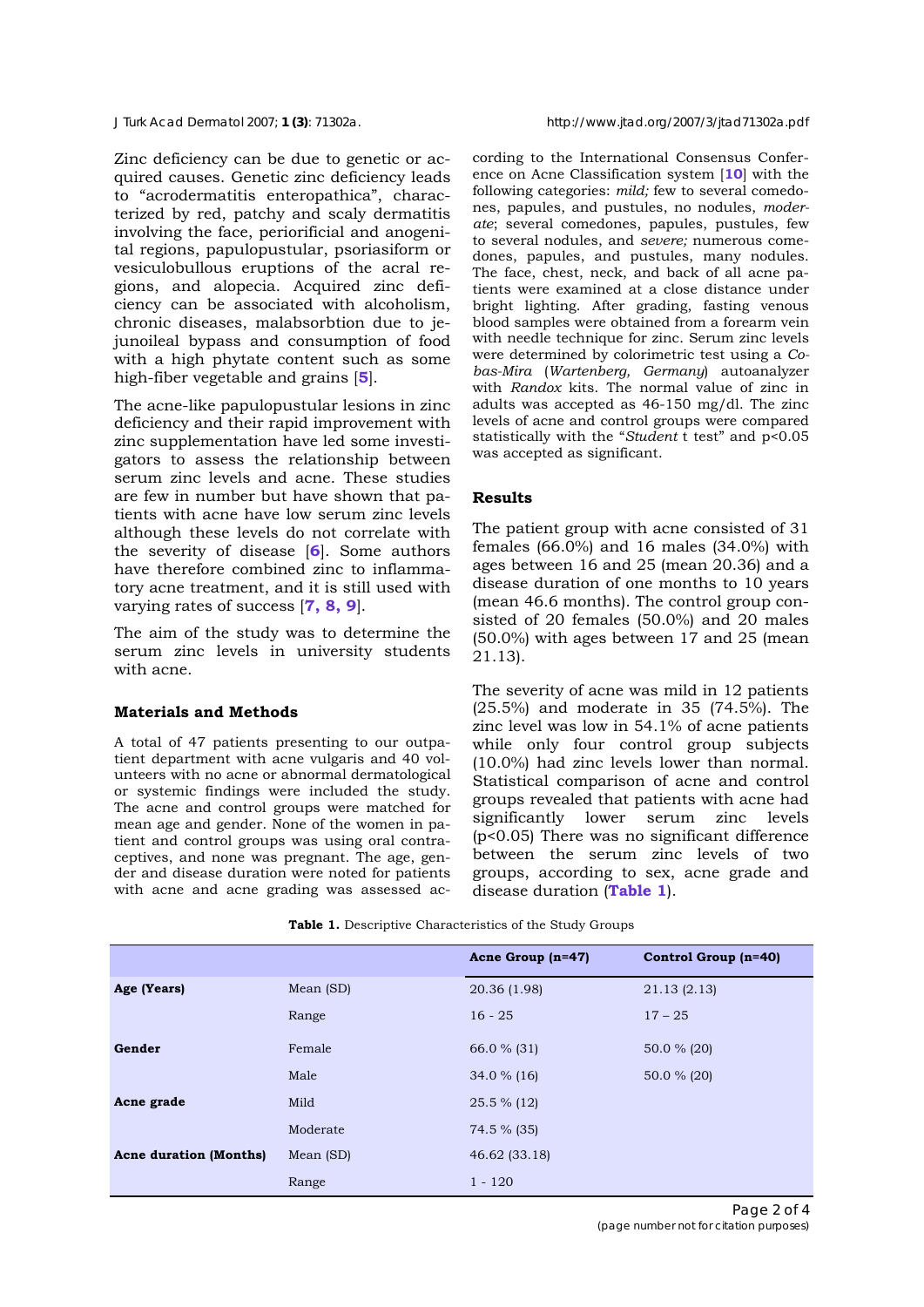## **Discussion**

Zinc is a trace element that is necessary for epithelial differentiation and normal pubertal growth. It exists in high amounts within the skin and especially the epidermis [**5**]. Its importance for human metabolism has been noted by the dramatic improvement of acrodermatitis enteropathica following zinc supplementation. A case of acrodermatitis enteropathica was reported, where severe acne also completely resolved with zinc treatment [**9**].

There are few studies regarding the relationship between zinc deficiency and acne. *Michaelson* et al. studied zinc levels in the serum, epidermis and dermis of 73 patients with inflammatory acne, aged 15-28, with an acne degree of 3-4 and disease duration of 1-10 years. The dermal and epidermal zinc levels of male patients were significantly lower than the control group, while the serum zinc levels were similar. There was also no association between the serum levels and epidermal and dermal zinc levels [**8**]. *Amer* et al. have compared the serum zinc levels in 50 patients with acne vulgaris (31 males, 19 females) and 38 control subjects (20 males, 18 females) and found statistically significantly lower zinc levels in grade III and IV acne patients compared to the control group. The zinc levels of grade I and II female acne patients were also lower than control females and the levels in the affected males were lower than the control males [**11**]. The present study involved acne patients who had inflammatory mild and moderate acne. Supporting the previous studies, our study revealed statistically significantly lower serum zinc levels in patients with acne, as compared with the control group. We believe that the zinc deficiency among the university students participating in this study may be related to inadequate and unbalanced nutrition. Since patients with severe acne is not included in the study, the power of our results to document the relationship between the serum zinc levels and the severity of acne is limited.

The zinc deficiency in acne patients has been associated with nutritional deficiency, dieting patients, decreased absorption, and increased excretion with sweat or feces. The inflammatory reaction in acne patients is another factor decreasing serum zinc levels [**9**]. However, how zinc deficiency in the epidermis causes acne or its importance in the course of inflammatory acne is not known. The probable association between zinc and acne may be due to the anti-inflammatory action of zinc together with its effects on androgen metabolism and vitamin A metabolism [**12**].

The effect of zinc on inflammatory cells and especially on granulocytes is the most important mechanism relevant to acne [7]. Zinc plays a regulatory role in the control of bactericidal activity and phagocytosis, stabilizes macromolecules and lysosomes, increases the speed of neutrophil chemotaxis and complement activation and has an anti -inflammatory effect [**12, 13**]. Studies with laboratory animals have shown that zinc inhibits histamine secretion from mast cells and prevents inflammatory phenomena [**14**].

Another mechanism binding zinc deficiency and acne development involves the "retinol binding protein" (RBP). RBP enables the transport of vitamin A to the tissues and its serum level reflects the levels of vitamin A in target organs. Zinc is essential for RBP synthesis and secretion in the liver [**15**]. Zinc is thought to influence vitamin A transport and utilization directly or indirectly through some enzymes and prevent keratinization and follicular obstruction [**16**]. *Michaelson* et al. have found significantly lower RBP levels in patients with severe acne, in their study of 173 acne patients (97 males, 76 females) aged 15 or over [**9**].

Damage to the zinc-dependent enzyme systems in androgen synthesis is thought to be another mechanism explaining zinc deficiency and development of acne vulgaris. It has been shown that testosterone converts mostly into DHT with the reductase enzyme and that zinc inhibits the reductase enzyme [**17**].

Zinc tablets are used with various success rates in the treatment of patients with inflammatory acne [**7, 11, 12**]. Reports recommend 400-600 mg zinc sulphate/citrate effervescent tablets or the zinc sulphate tablet form for acne treatment [**18**]. Topical formulations have also been developed and their efficacy was evaluated in patients with acne [**19, 20**].